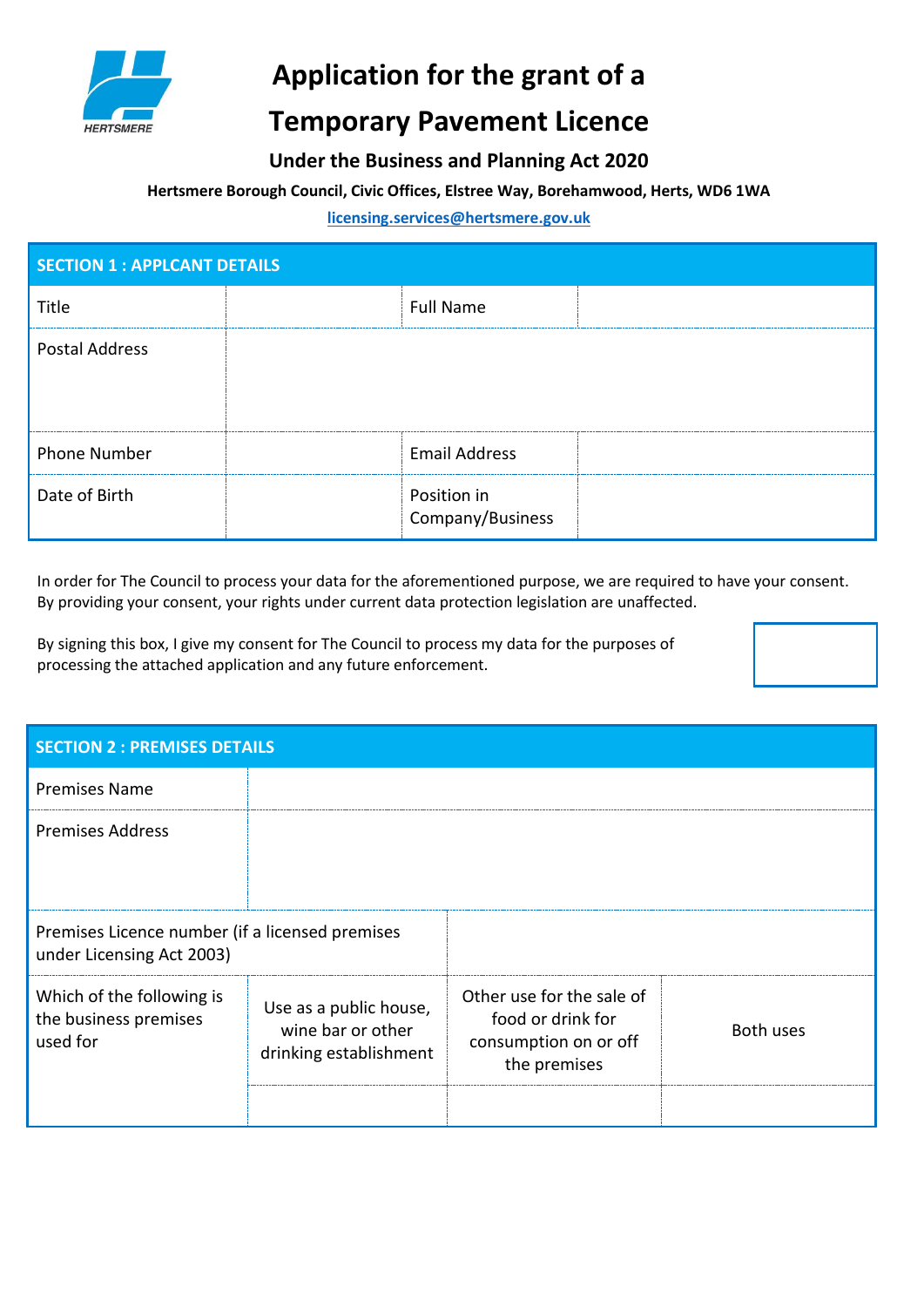| <b>SECTION 3: RELEVANT PURPOSE THE APPLICATION RELATES TO</b>                                      |                                                                                                               |                                                                                                                           |                        |  |
|----------------------------------------------------------------------------------------------------|---------------------------------------------------------------------------------------------------------------|---------------------------------------------------------------------------------------------------------------------------|------------------------|--|
| Which of the following<br>relevant purposes do you<br>wish to put furniture on<br>the highway for? | To sell or serve food or<br>drink supplied from, or<br>in connection with<br>relevant use of, the<br>premises | For the purpose of<br>consuming food or drink<br>supplied from, or in<br>connection with relevant<br>use, of the premises | Both of these purposes |  |
|                                                                                                    |                                                                                                               |                                                                                                                           |                        |  |

#### **SECTION 4: AREA OF HIGHWAY PROPOSED TO BE USED**

Please provide a description of the area of the highway to which this application relates: (Please note you are also required to submit a scale plan of this area with your application)

#### **SECTION 5 : DAYS AND TIMES WHEN FURNITURE WILL BE IN USE**

During what times do you propose to place furniture on the highway on each of the following days: (Please use the 24hr clock, e.g. 10:00 to 20:00)

|      | Mon | Tues | Weds | Thur |  | Sun |
|------|-----|------|------|------|--|-----|
| From |     |      |      |      |  |     |
|      |     |      |      |      |  |     |

#### **SECTION 6 : FURNITURE TO BE PLACED ON THE HIGHWAY**

Please note that you are required to provide photographs or brochures of the proposed furniture with your application

|               | Make/Name | Description |  |
|---------------|-----------|-------------|--|
| <b>Stalls</b> |           |             |  |
| Chairs        |           |             |  |
| <b>Tables</b> |           |             |  |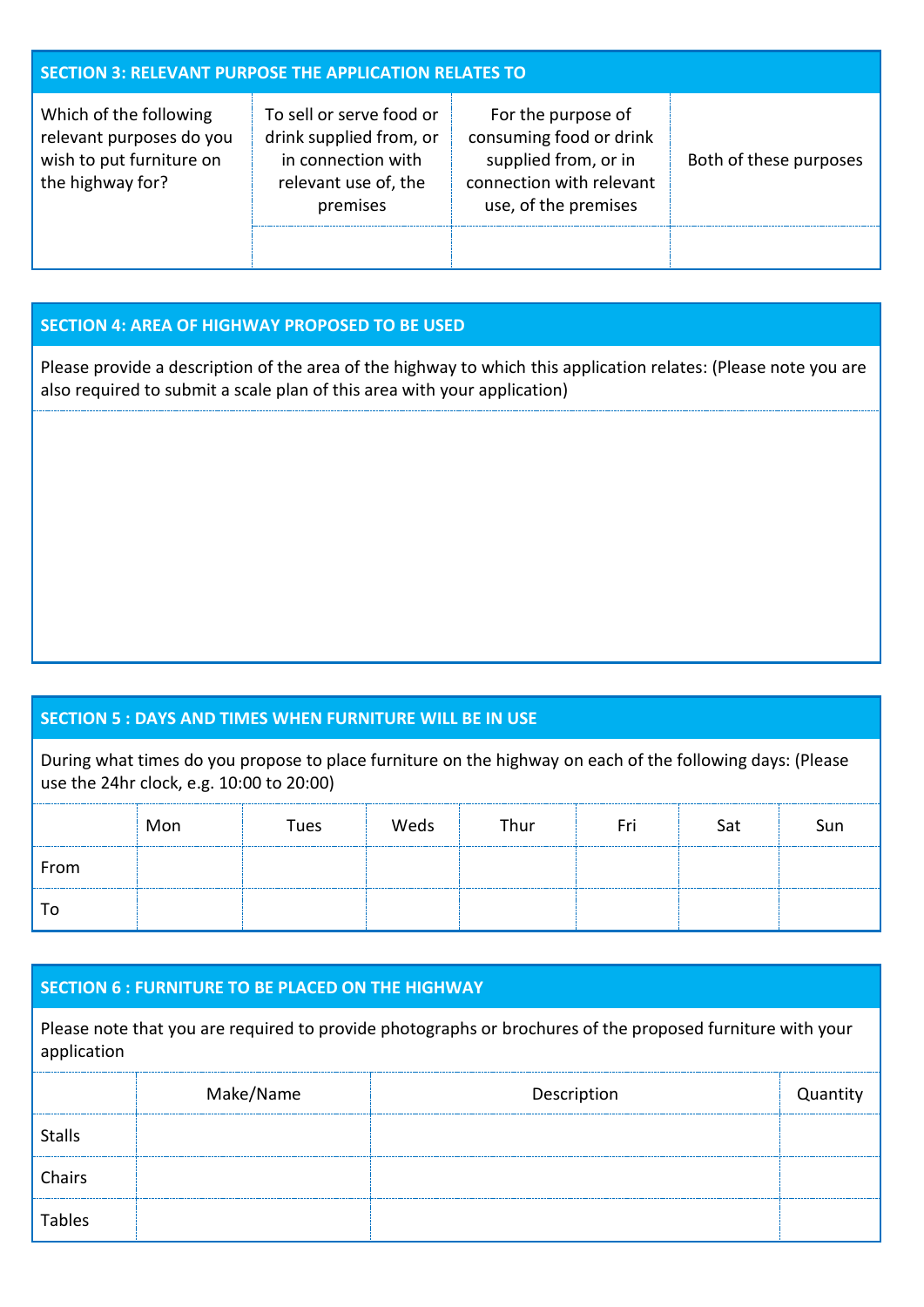#### **SECTION 6 : FURNITURE TO BE PLACED ON THE HIGHWAY cont.**

Please provide details of any other proposed items of furniture and equipment (e.g. parasols, menu boards, planters, heaters etc.)

|  | Make/Name                                                                                            | Description | Quantity |
|--|------------------------------------------------------------------------------------------------------|-------------|----------|
|  |                                                                                                      |             |          |
|  |                                                                                                      |             |          |
|  |                                                                                                      |             |          |
|  |                                                                                                      |             |          |
|  |                                                                                                      |             |          |
|  |                                                                                                      |             |          |
|  | Specify the place of storage of the tables and chairs and other items when not placed on the highway |             |          |
|  |                                                                                                      |             |          |

#### **SECTION 7: SOCIAL DISTANCING MEASURES**

Please answer the following questions to support your application

1. Have you completed a Covid-19 risk assessment?

2. What social distancing measures will be applied when this licence is in use?

3. Will the placement of the table and chairs allow for people to pass with a minimum of 1+ metres?

4. How will the tables and chairs be managed/cleansed?

5. How will any noise nuisance or anti-social behaviour arising from the sitting out area be managed?